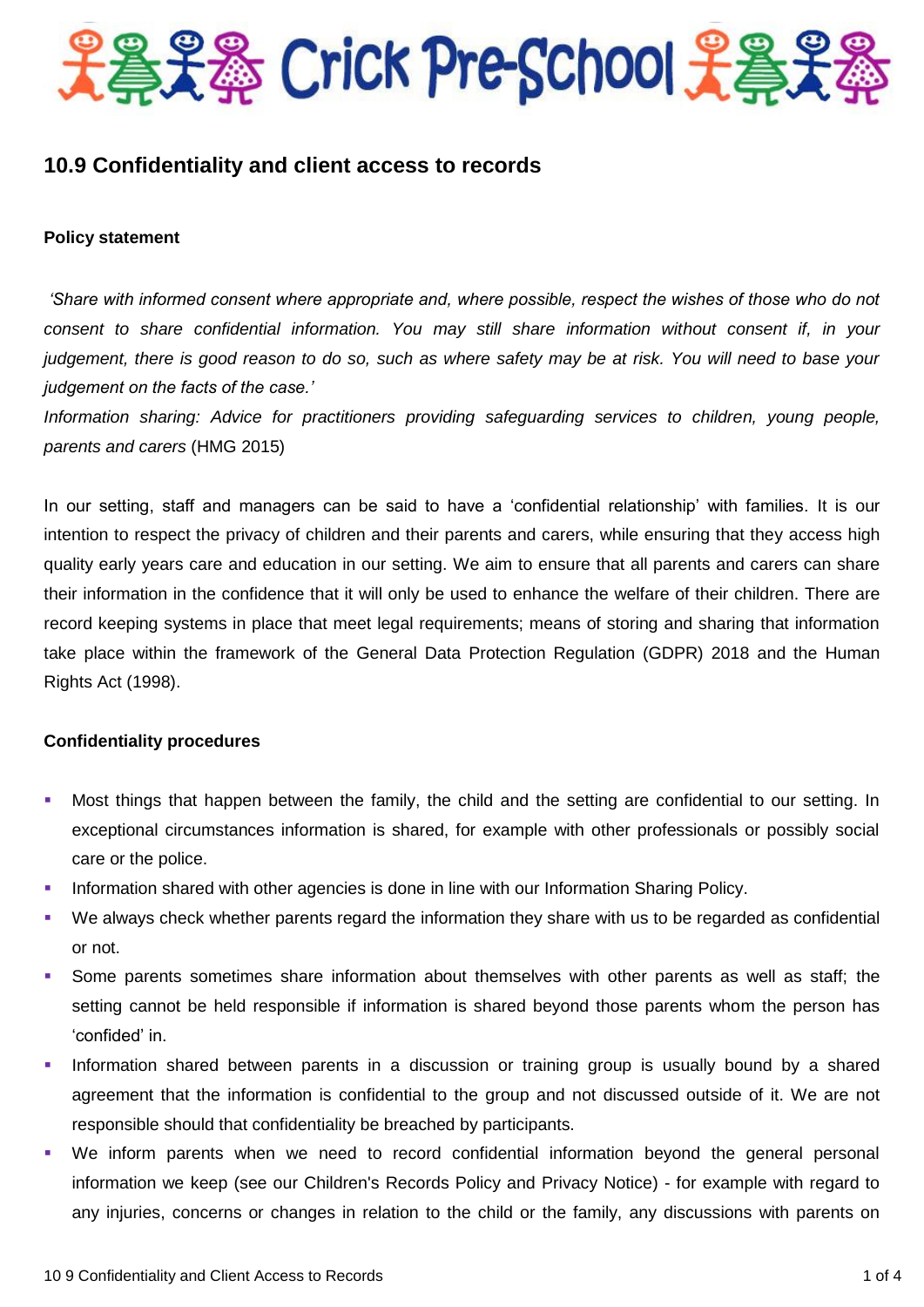

sensitive matters, any records we are obliged to keep regarding action taken in respect of child protection and any contact and correspondence with external agencies in relation to their child.

- We keep all records securely (see our Children's Records Policy and Privacy Notice).
- Most information is kept in a manual file. However, our staff may use a computer to type reports, or letters. Where this is the case, the typed document is deleted from the PC and only the hard copy kept. We do not keep electronic records on children, other than the register, Tapestry online Learning Journals and financial data. Where it is helpful to keep an electronic copy, it is kept on the password protected staff or pre-school laptop or password protected staff ipads.
- Our staff discuss children's general progress and well being together in meetings, but more sensitive information is restricted to our manager and the child's key person, and is shared with other staff on a need to know basis.
- We do not discuss children with other parents or anyone else outside of the setting, unless we are sharing information with other professionals – see the 10.10 Information Sharing policy.
- Where third parties share information about an individual; our practitioners and managers check if it is confidential, both in terms of the party sharing the information and of the person whom the information concerns.

### **Client access to records procedures**

Parents may request access to any confidential records held on their child and family following the procedure below:

- The parent is the 'subject' of the file in the case where a child is too young to give 'informed consent' and has a right to see information that our setting has compiled on them.
- Any request to see the child's personal file by a parent or person with parental responsibility must be made in writing to the setting manager.
- The setting manager informs the chairperson of the management committee and sends a written acknowledgement, informing the parent that an arrangement will be made for him/her to see the file contents, subject to third party consent.
- Our written acknowledgement allows one month for the file to be made ready and available. We will be able to extend this by a further two months where requests are complex or numerous. If this is the case, we will inform you within one month of the receipt of the request and explain why the extension is necessary.
- A fee may be charged for repeated requests, or where a request requires excessive administration to fulfil.
- Our manager informs the management committee and legal advice may be sought before sharing a file
- Our manager goes through the file with a representative of the management committee and ensures that all documents have been filed correctly, that entries are in date order and that there are no missing pages. They note any information, entry or correspondence or other document which mentions a third party.
- We write to each of those individuals explaining that the subject has requested sight of the file, which contains a reference to them, stating what this is.

10 9 Confidentiality and Client Access to Records 2 of 4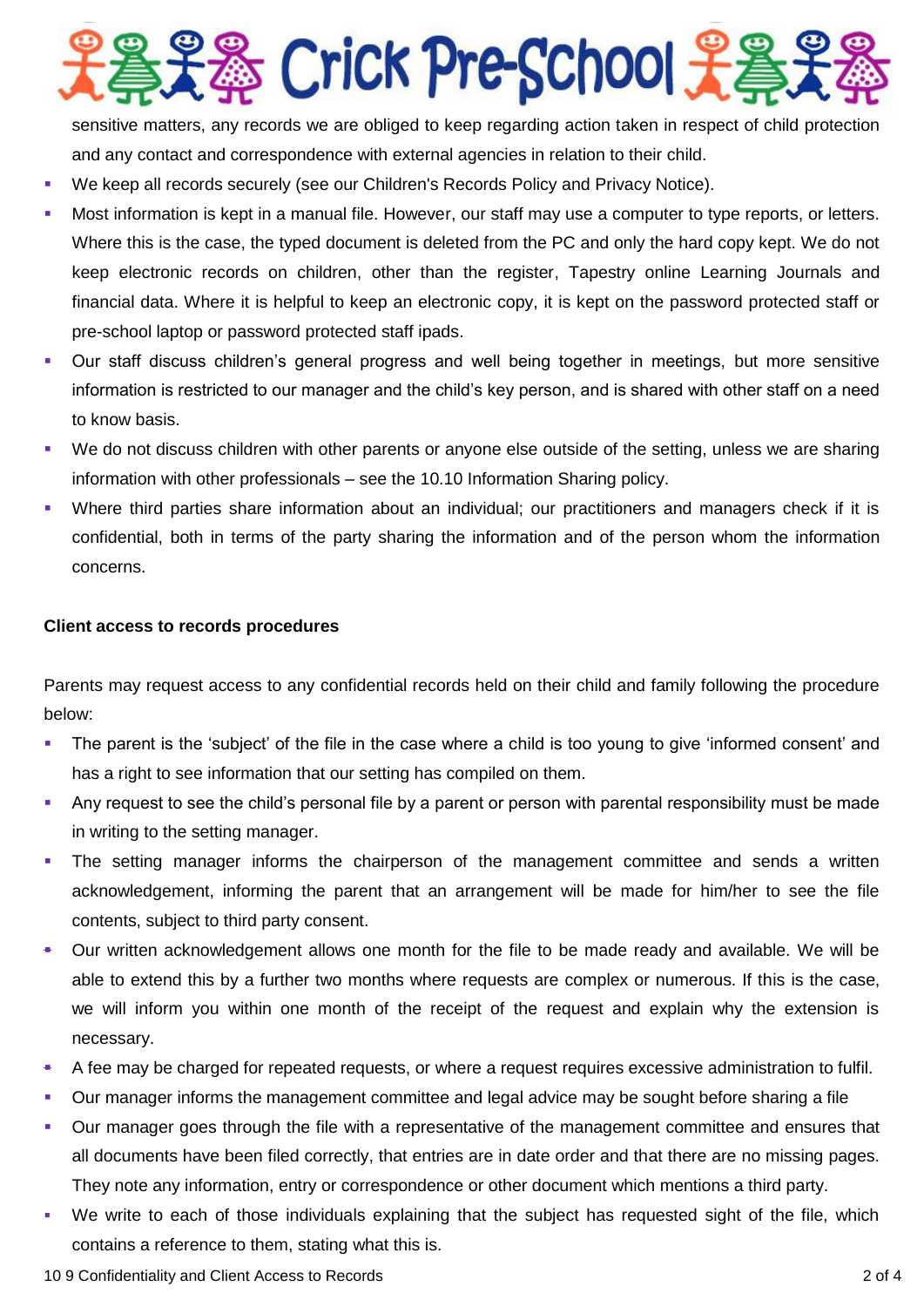# ※ Crick Pre-School 先

- They are asked to reply in writing to our manager giving or refusing consent for disclosure of that material.
- We keep copies of these letters and their replies on the child's file.
- 'Third parties' include each family member noted on the file; so where there are separate entries pertaining to each parent, step parent, grandparent etc, we write to each of them to request third party consent.
- Third parties also include workers from any other agency, including children's social care and the health authority for example. Agencies will normally refuse consent to share information, preferring instead for the parent to be redirected to those agencies for a request to see their file held by that agency.
- Members of our staff should also be written to, but we reserve the right under the legislation to override a refusal for consent or to just delete the name of the staff member and not the information. We may grant refusal if the member of staff has provided information that could be considered 'sensitive' and the staff member may be in danger if that information is disclosed; or if that information is the basis of a police investigation. However, if the information is not sensitive, then it is not in our interest to withhold that information from a parent. In each case this should be discussed with members of staff and decisions recorded.
- When we have received all the consents/refusals our manager takes a photocopy of the complete file. On the copy of the file, our manager removes any information that a third party has refused consent for us to disclose and blank out any references to the third party, and any information they have added to the file, using a thick marker pen.
- The copy file is then checked by the management committee and legal advisors to verify that the file has been prepared appropriately.
- What remains is the information recorded by the setting, detailing the work initiated and followed by them in relation to confidential matters. This is called the 'clean copy'.
- We photocopy the 'clean copy' again and collate it for the parent to see.
- Our manager informs the parent that the file is now ready and invites him/ her to make an appointment to view it.
- Our manager and a representative of the management committee meet with the parent to go through the file, explaining the process as well as what the content of the file records about the child and the work that has been done. Only the person(s) with parental responsibility can attend that meeting, or the parent's legal representative or interpreter.
- The parent may take a copy of the prepared file away; but, to ensure it is properly explained to and understood by the parent, we never hand it over without discussion.
- It is an offence to remove material that is controversial or to rewrite records to make them more acceptable. Our recording procedures and guidelines ensure that the material reflects an accurate and non-judgemental account of the work we have done with the family.
- If a parent feels aggrieved about any entry in the file, or the resulting outcome, then we refer the parent to our complaints procedure.
- The law requires that the information we hold must be held for a legitimate reason and must be accurate. If a parent says that the information we hold is inaccurate, then the parent has a right to request for it to be changed. However, this only pertains to factual inaccuracies. Where the disputed entry is a matter of

10 9 Confidentiality and Client Access to Records 3 of 4 of 4 of 4 of 5 of 4 of 4 of 5 of 4 of 5 of 4 of 5 of 4